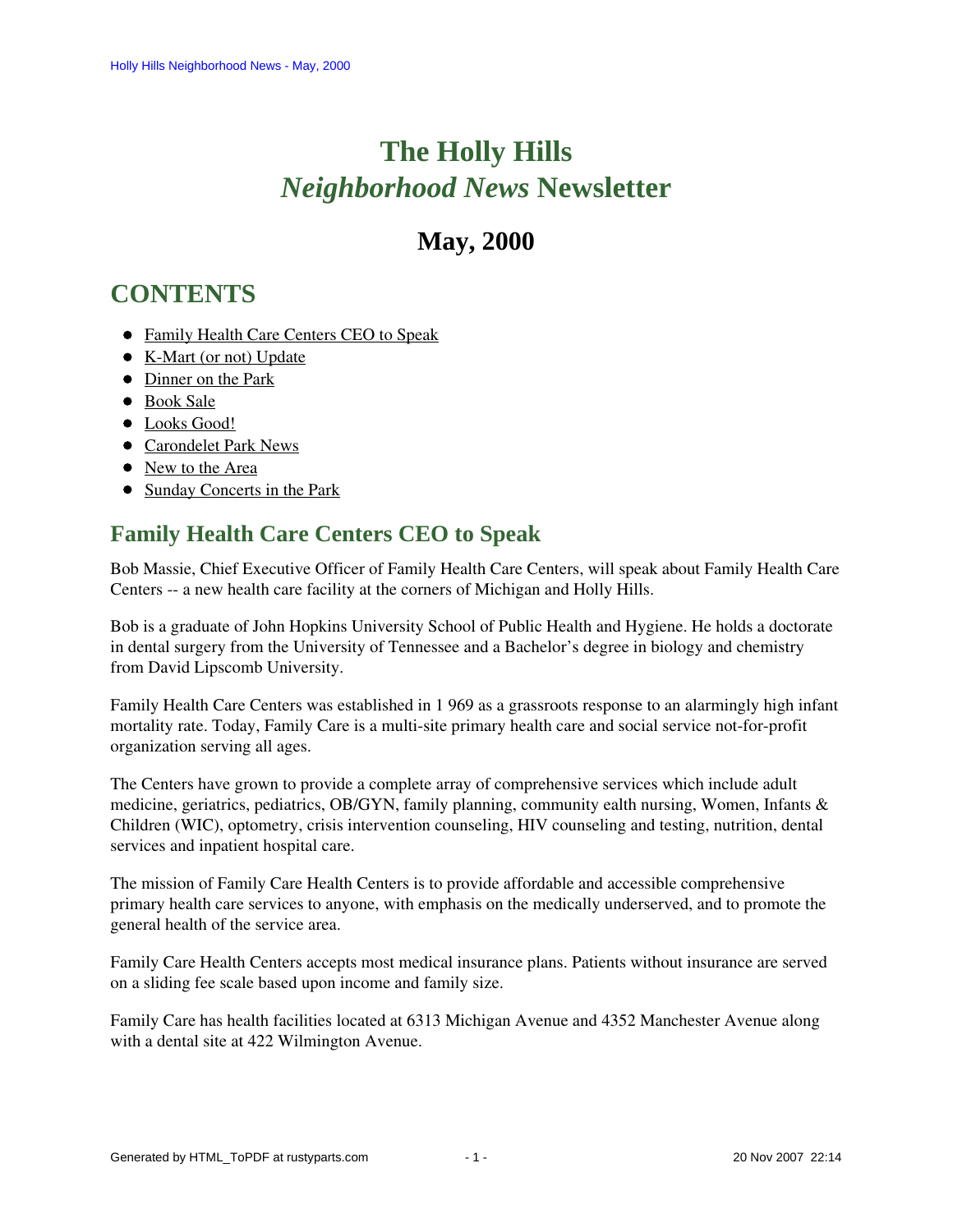Bob Massie will discuss the capital campaign for the new 30,000 square feet health center. The facility will allow Family Care Health Centers to expand capacity of existing services by 40% and also allow for consolidation of dental, financial, and administrative functions under one roof. New services including a pharmacy, a larger more convenient patient laboratory, an optical dispensary (eyeglasses), focused geriatric services and possible podiatry and chiropractic services.

#### <span id="page-1-0"></span>[\[Return to Contents\]](#page-0-1)

## **K-Mart (or not) Update**

The fight is still on and the Southtown Coalition is committed to carrying through their plan. At the moment, they are attempting to get in contact with the owners of the property in order to set up a meeting with Jeffrey Anderson (the developer out of Cincinnati) in order for Jeff to buy the property and develop with some newer store to the area.

The overriding advantage for the coalition is that the city, with its Board of Public Service Denial is taking the official position that the proposed Kmart fails to meet the zoning requirement. The appeal to the Board of Adjustment must receive a "super majority" of the five members in order to overturn the Board of Public Service denial. After that, their appeal to the courts merely reviews the case to make sure the process at BPS and BOA was handled correctly and that there was nothing terribly blatant that the commissioners overlooked. The court will not rehear the case nor allow both sides to present zoning arguments. The party that is appealing will have to show that the process was flawed or that there was something terribly obvious that BPS or BOA missed.

Once there is a date set for the appeal, there will probably be a petition drive for signatures. Also a show of force similar to the one at the initial hearing will help to show that the K-Mart big box is really not what the community wants. There are other alternatives.

#### [\[Return to Contents\]](#page-0-1)

### <span id="page-1-1"></span>**Dinner on the Park**

The River Des Peres Beautification Alliance will hold its 2nd Annual "Dinner on the Park" at the historic Carondelet Park, Saturday, June 24th at 5:00 PM. Dinner, drinks and entertainment are included in the ticket price. Proceeds will benefit River Des Peres area improvement efforts. Advance tickets are \$25.00 which include food, entertainment, beer, wine  $\&$  set ups. A limited number of tickets will be available at the door for \$35. Call 908-1434 for more info.

#### <span id="page-1-2"></span>[\[Return to Contents\]](#page-0-1)

#### **Book Sale**

The Carondelet Y Service Club is holding its twenty-second annual Book Fair August 18-23, 2000, at the Carondelet YMCA, 600 Loughborough. Our Book Fair is the second-largest in the St. Louis area [behind the Nursery FoundationÕs big one in the Galleria parking garage]. Last year's Fair featured nearly 250,000 volumes on all three floors of the Y facility and raised just shy of \$40,000. Proceeds benefit YMCA youth programs in this historic South Side neighborhood, the Beginning Babies with Books and Y-Read programs all over the metropolitan area, and YMCA work in developing nations worldwide.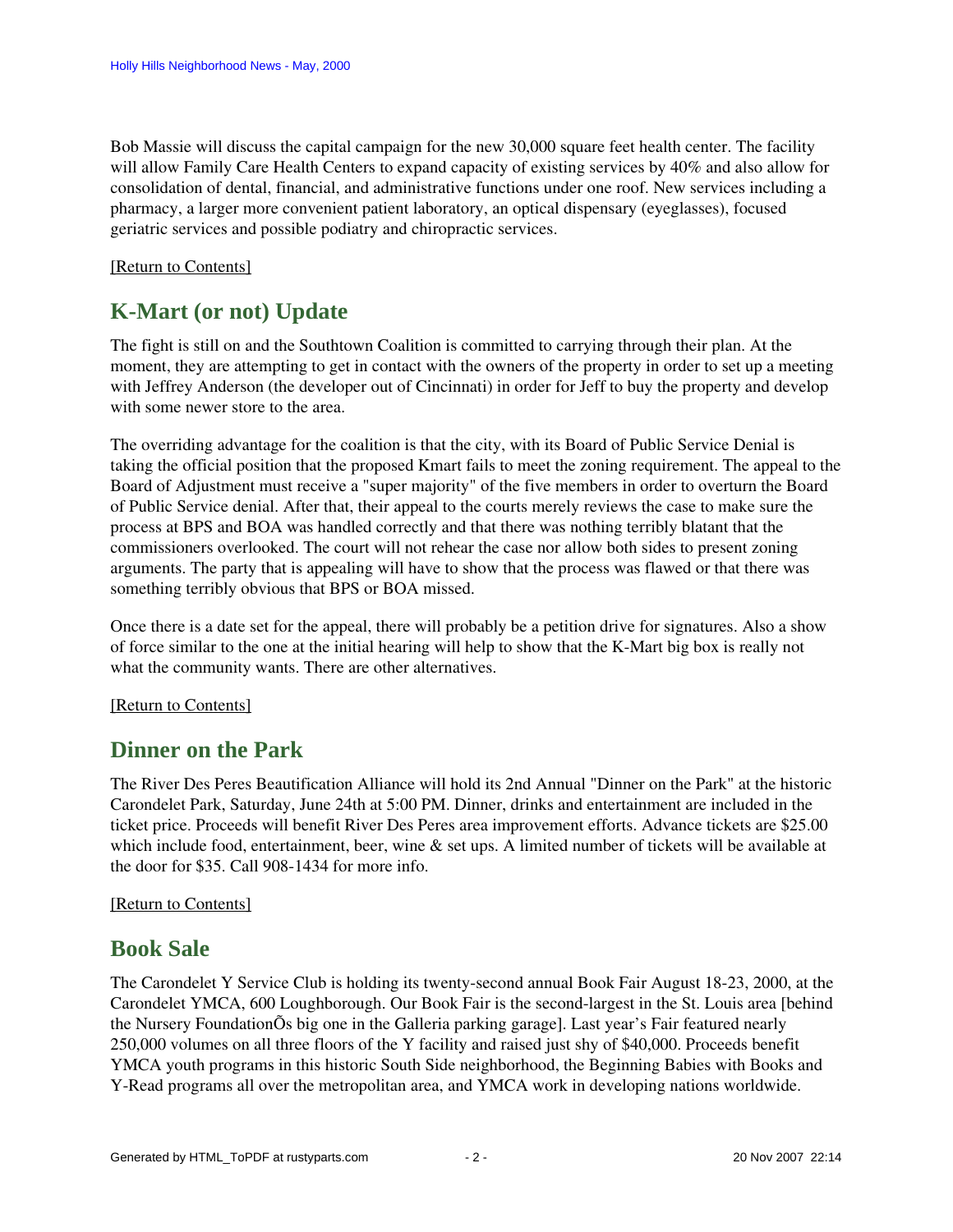To volunteer your help or donate call 314-353-0439 and leave your name and number. Friday August 18 will be First Look Night. This night only we will be charging \$5 for admission, since all the book dealers and collectors from miles around will be anxious to get in and get the best stuff.

Numbered tickets go on sale at 9 am for the 5 pm opening. (Admission is free every other day of the Fair.) Wednesday August 23 will be \$4 per box or bag. This is your big chance to stock up on books for the winter, fall, spring, or even next summer, without spending a lot of money.

If you have any questions or comments, or would like directions or more information, you can call the Carondelet YMCA at 314-353-4960 or the book pick-up hotline at 314-353-0439, or you can e-mail jredmond@ymcastlouis.org.

<span id="page-2-0"></span>[\[Return to Contents\]](#page-0-1)

### **Looks Good!**

The southeast corner of Bates and Grand looks pretty sharp lately. Thanks to Jack-in-the Box for re-routing their drive-thru and landscaping their property at Bates and Grand.

<span id="page-2-1"></span>[\[Return to Contents\]](#page-0-1)

### **Carondelet Park News**

Many of you have noticed the water level of Horseshoe Lake receding. The lake is being drained and the fish are being salvaged. Soon there will be a new fountain installed and the water cannon that has spouted water continuously for the last few years will be removed. The tennis courts have been resurfaced and repainted and are already in use.

<span id="page-2-2"></span>[\[Return to Contents\]](#page-0-1)

#### **New to the Area**

The old Star Video store in Loughborough Plaza has been divided and will house a new Edward Jones office. Jarrett Estes, investment representative will be opening his doors soon to help individuals achieve their financial goals through investments such as stocks, bonds, mutual funds and FDIC Insured CDs. Stop by and say hi or call him at 481-4726.

<span id="page-2-3"></span>[\[Return to Contents\]](#page-0-1)

### **Sunday Concerts in the Park**

In case of rain, concerts will be performed the following Wednesday. Otherwise, scheduled appearances are as follows:

June 4 -- Original Nights of Swing June 11 -- Waterloo German Band June 18 -- Solucion Latina Orchestra June 25 -- Presentations July 2 -- St.Louis Stompers